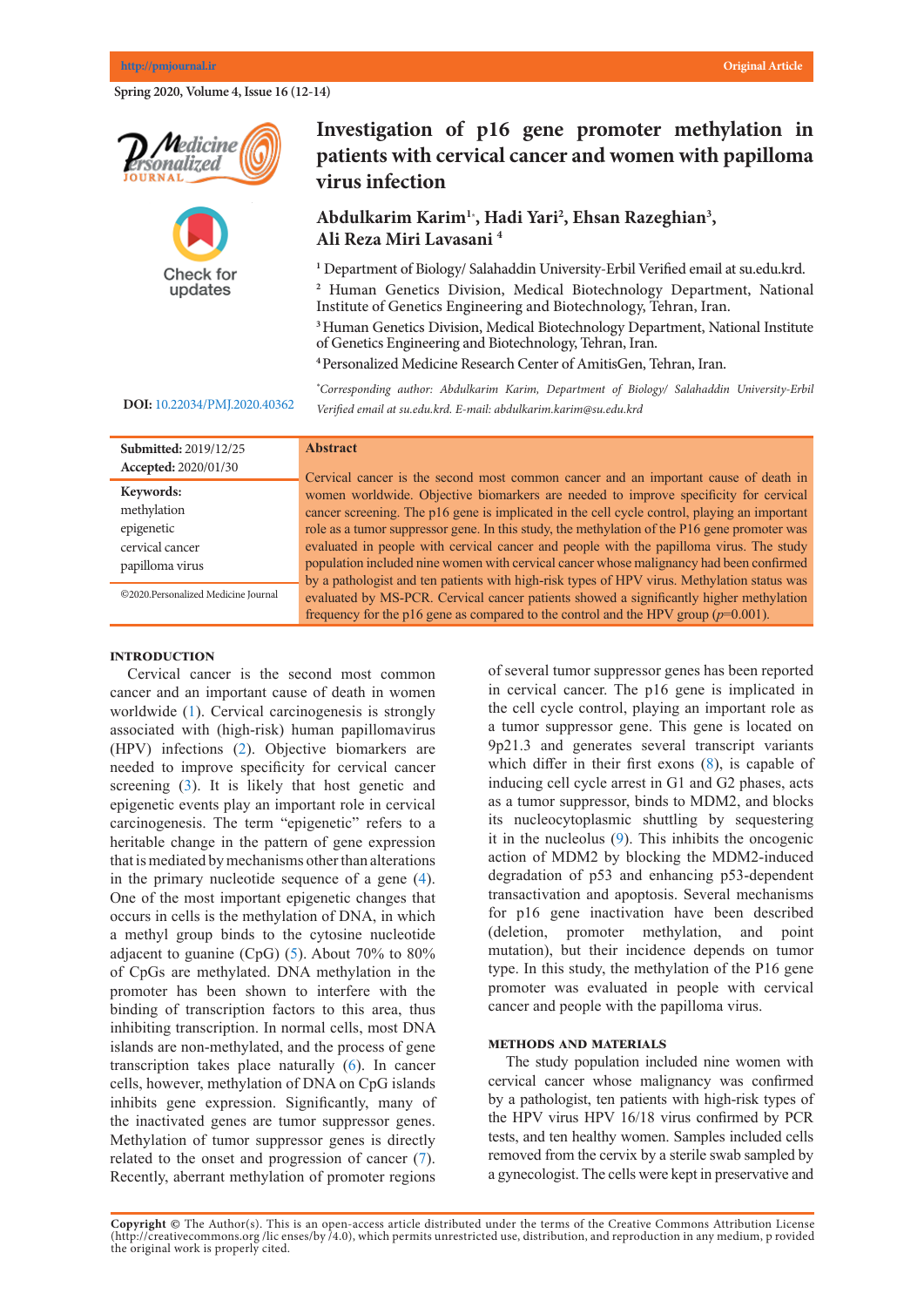at 4 °C until DNA was extracted. DNA samples were extracted by the QIAamp DNA Mini Kit genomic extraction kit according to the kit's protocol. The MSP method was used to investigate the methylation of the promoter area, so the process of bisulfite conversion of DNA samples was performed by the EpiTect Bisulfite Kits based on the kit's protocol. The PCR process was performed using GC TEMPase master mixes which were designed to replicate GC

<span id="page-1-1"></span>**Table1.** MSP primer sequence

rich areas and specific methylate and non-methylate primers ([Table 1](#page-1-1)). Samples of 5 ul of bisulfite DNA were mixed with 1 ul of specific primers and 12.5 ul of Mastermix and a volume of 25 was reached with PCR grade water. After the PCR process, the sample was run in 2% agarose gel, and the two methyl and nonmethylene bonds were compared. Statistical analysis of this study was performed using SPSS software and the Mann Whitney u test.

| P <sub>16</sub> primer | <b>Sequence</b>                                          |  |
|------------------------|----------------------------------------------------------|--|
| Methylated             | TTATTAGAGGGTGGGGTGGATTGT<br>CAACCCCAAACCACAACCATAA       |  |
| Non-methylated         | TTATTAGAGGGTGGGGCGGATCGC<br><b>GACCCCGAACCGCGACCGTAA</b> |  |

### **Results**

The status of p16 gene promoter methylation was assessed in nine patients with cervical cancer, ten patients with papilloma virus, and ten healthy women. The results showed that 66% of patients with cervical cancer had methylation of the p16 gene promoter region; however, only 20% of patients with the papilloma virus and none of the healthy women had methylation of this area of the promoter ([Fig. 1\)](#page-1-2). Cervical cancer patients showed a significantly higher methylation frequency for the p16 gene as compared to the control and HPV groups  $(p=0.001)$  ([Table 2](#page-1-3)).



<span id="page-1-2"></span>**Fig 1.** MSP results analysis on 2% agarose gel : Bands with a length of 176 are related to non-methyl samples and bands with a length of 48 are related to methylene samples.

<span id="page-1-3"></span>**Table2.** P16 gene promoter methylation status in three groups: people with cervical cancer, people with human papillomavirus infection, and people with control

| Group              | <b>Promoter status</b> | -value |
|--------------------|------------------------|--------|
| Cervical cancer    | $66\% (6/9)$           | 0.0001 |
| <b>HPV</b> patient | $20\% (2/10)$          |        |
| Control            | $0\% (0/10)$           |        |

### **Discussion**

Epigenetic changes, especially methylation, play an important role in the formation of cancer. Promoter methylation of many tumor suppressor genes is closely linked to the inhibition of transcription and inactivation. In this study, the methylation status of the p16 gene promoter region was evaluated in people with cervical cancer, people with the papilloma virus, and healthy people ([10](#page-1-0)). In previous studies, the frequency of promoter methylation of the p16 gene in cervical cancer was reported as 53%; in the present study, the promoter methylation frequency for the p16 gene in cervical cancer was 66% (6/9). The current results are similar to results from previous studies ([11](#page-1-0)). The findings also suggest that p16 methylation occurs frequently and may be used as a marker for cervical cancer detection. In this study as in other studies, promoter methylation was observed in none of the controls. Also in this study, promoter methylation was observed in more people with the papilloma virus compared to healthy individuals. Larger prospective studies are necessary to establish the clinical applicability of these observations.

#### **Reference**

<span id="page-1-0"></span>1. NIH. Cervical cancer. NIH Consensus Statement 1996; 14: 1-38.

2. Pisani P, Parkin DM, Bray F, Ferlay J. Estimates of the worldwide mortality from 25 cancers in 1990. Int J Cancer 1999; 83: 18-29.

3. Walboomers JM, Jacobs MV, Manos MM, Bosch FX, Kummer JA, Shah KV, et al. Human papillomavirus is a necessary cause of invasive cervical cancer worldwide. J Pathol 1999; 189: 12-9.

4. Schiffman MH, Castle P. Epidemiologic studies of a necessary causal risk factor: human papillomavirus infection and cervical neoplasia. J Natl Cancer Inst 2003; 95: E2.

5. Bosch FX, Manos MM, Munoz N, Sherman M, Jansen AM, Peto J, et al. Prevalence of human papillomavirus in cervical cancer: a worldwide perspective. International biological study on cervical cancer (IBSCC) study group. J Natl Cancer Inst 1995; 87: 796-802. 6. Waggoner SE. Cervical cancer. Lancet 2003; 361: 2217-25.